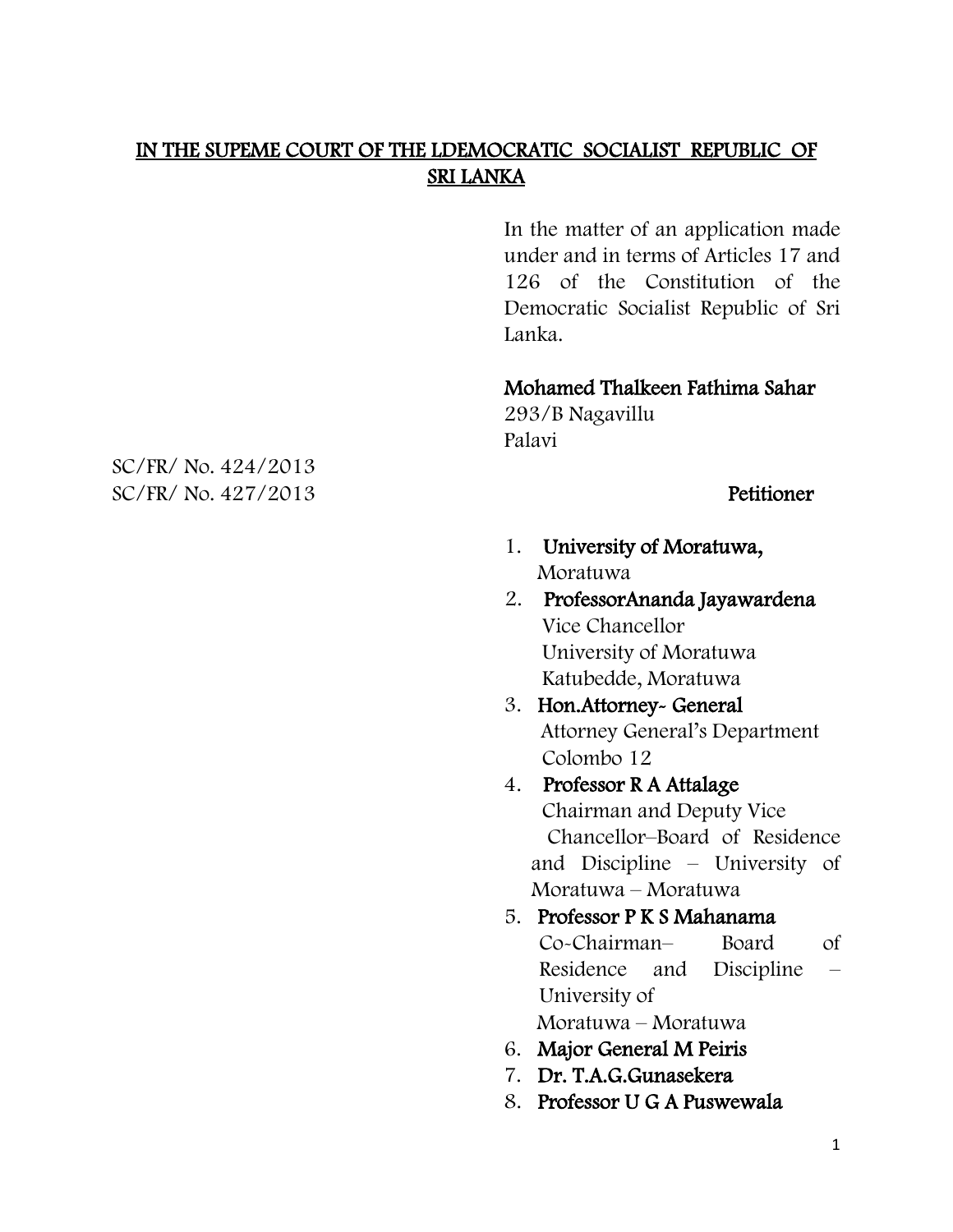- 9. Mr. D K Vithanage
- 10. Mrs. R C Kodikara
- 11. Archt D P Chandrasena
- 12. Mr. L D I P Seneviratne
- 13. Archt U P P Liyanage
- 14. Dr J N Munasinghe
- 15. Dr P G Rathnasiri
- 16. Prof.S M A Nanayakkara
- 17. Dr C D Gamage
- 18. Dr A M K B Abeysinghe
- 19. Dr M P Dias
- 20. Dr A A Pasquel
- 21. Professor (Mrs) V M Wickremasinghe
- 22. Dr S U Adikari
- 23. Professor T S G Peiris
- 24. Dr V K Wimalsiri
- 25. Dr W D G Lanarolle
- 26. Dr T Sivakumar
- 27. Mrs K A D T Kulawansa
- 28. Dr L Ranatunga
- 29. Mr P M Karunaratne
- 30. Professor M S Manawadu
- 31. Professor (Mrs) B M W P K Amarasinghe
- 32. Professor A A P De Alwis
- 33. Professor S A S Perera
- 34. Professor K A M K Ranasinghe
- 35. Professor L L Ratnayake
- 36. Professor (Mrs) N Ratnayake
- 37. Professor K A S Kumarage
- 38. Professor W P S Dias
- 39. Professor N D Gunawardena
- 40. Professor J M S J Bandara
- 41. Professor N T S Wijesekera
- 42. Professor S S L Hettiarachchi
- 43. Professor S A S Kulathilake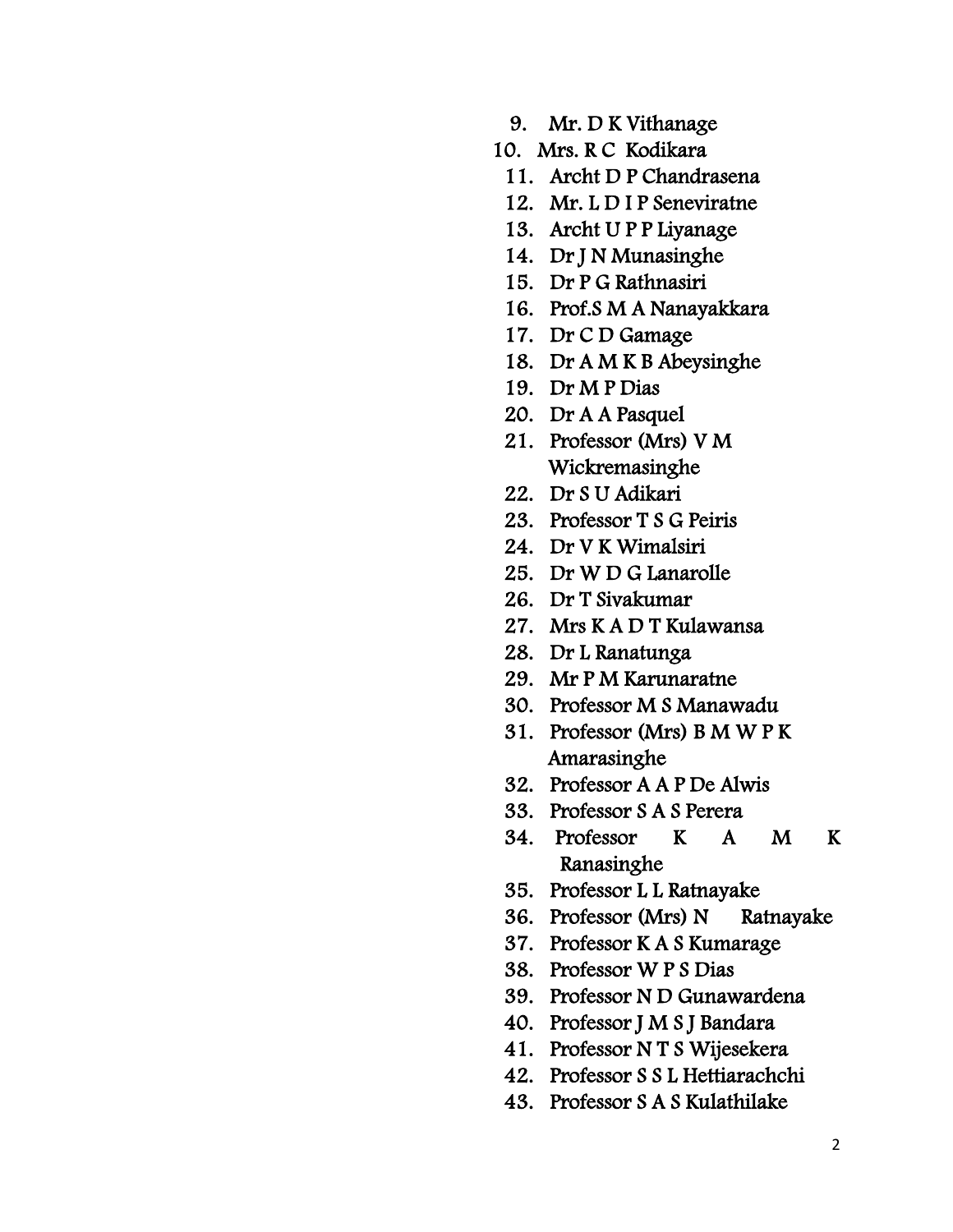- 44. Professor M T R Jayasinghe
- 45. Professor S P Samarawickrema
- 46. Professor (Mrs) C Jayasinghe
- 47. Professor H S Thilakasiri
- 48. Professor A A D A J Perera
- 49. Professor P G V Dias
- 50. Professor P G R. Dharmaratne
- 51. Professor J R Lucas
- 52. Professor H Y R Perera
- 53. Professor S P Kumarawadu
- 54. Prof. N Wickramarachchi
- 55. Professor J A K S Jayasinghe
- 56. Professor S A D Dias
- 57. Professor S W S B Dassanayake
- 58. Professor H S C Perera
- 59. Professor R G N de S Munasinghe
- 60. Professor K K C K Perera
- 61. Professor A S Karunananda
- 62. Professor M L de Silva
- 63. Dr U G D Weerasinghe
- 64. Mrs N C K Seram
- 65. Professor V S D Jayasena
- 66. Professor W A S N Wijetunge
- 67. Mr S C Premaratne
- 68. Dr S V Rabel
- 69. Mr. H Madanayake
- 70. Ms V Kulasekara

6th to 70th Respondents are members of the Board of Residence and Discipline of the University of Moratuwa - Moratuwa

Respondents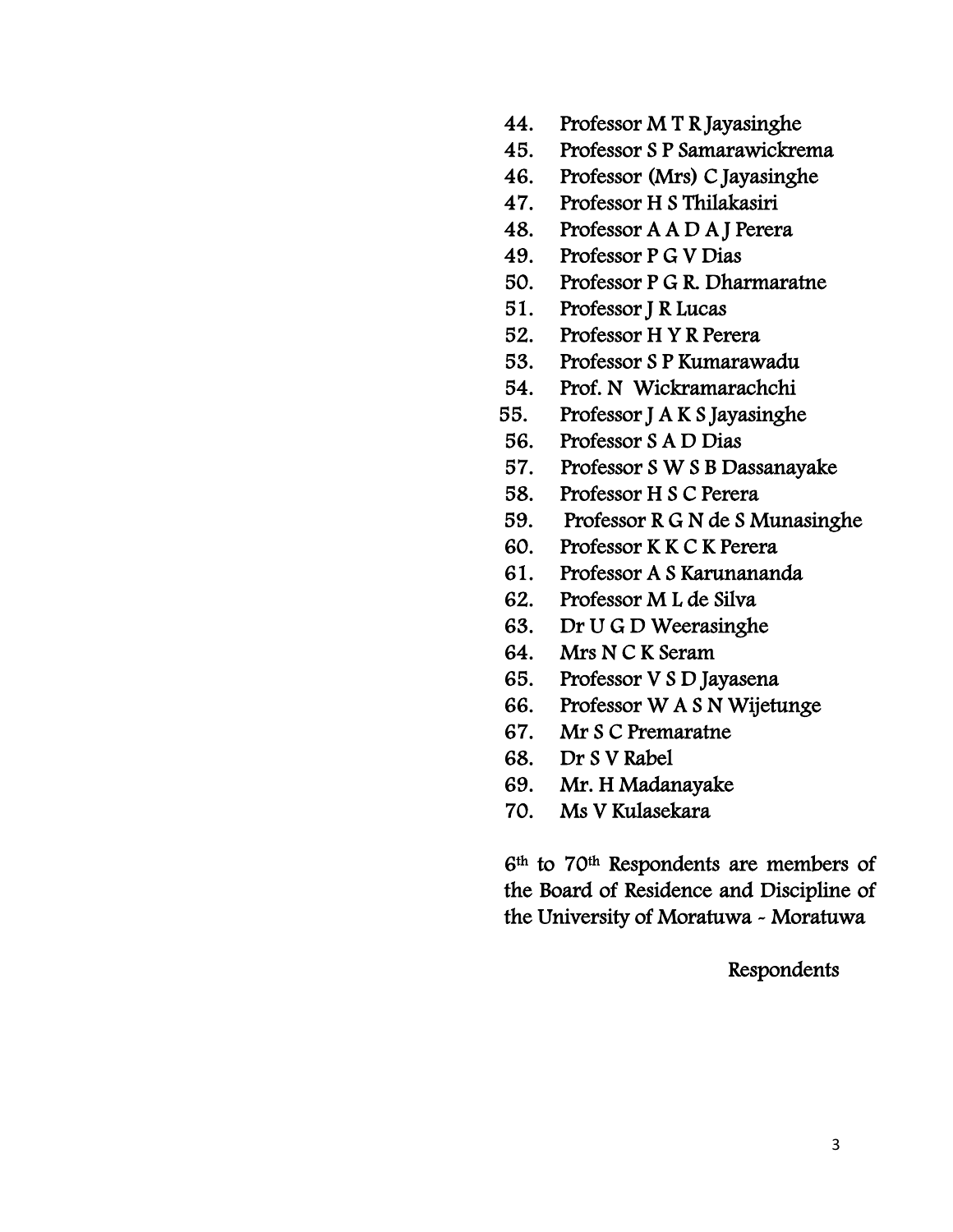# BEFORE: K.SRIPAVAN, C J & B.ALUWIHARE, PC, J.

COUNSEL Saliya Peiris for the Petitioner in SC FR. No. 424/2013 H. Hizbullah for the Petitioner in SC FR No.427/2013 Manohara de Silva PC for the 1st and 2nd Respondents. Indika Demuni de Silva Addl.S.G for the Attorney- General.

ARGUED ON: 01.04.2016

WRITTEN SUBMISSIONS: 29.04. 2016 and 6.05.2016.

DECIDED ON: 02.02. 2017

## Aluwihare, P.C. J

When this matter (SC/FR/424/2013) and the connected Application SC FR/427/2013 came up for support on 1st April, 2016 the learned President"s Counsel for the 1st and 2nd Respondents raised the following preliminary objections:

- 1. The amended petition filed on 11.12.2014 is out of time.
- 2. The Petitioner did not seek permission to amend either the body of the Petition or the prayer to the Petition and therefore the Petitioner"s application for the amendment be refused and also for the reason that it was not made within a period of one month from the date of the alleged violation of the Petitioner"s fundamental rights.

The learned President"s Counsel also submitted that the preliminary objections raised are common to the Application No. SC/FR/424/2013 as well as the connected Application no. SC/FR/427/2013 and invited the court to decide on the preliminary objections raised in relation to both applications, in one order. The learned Counsel for the Petitioner submitted that he has no objection if the court were to deliver one common order in respect of both the Applications.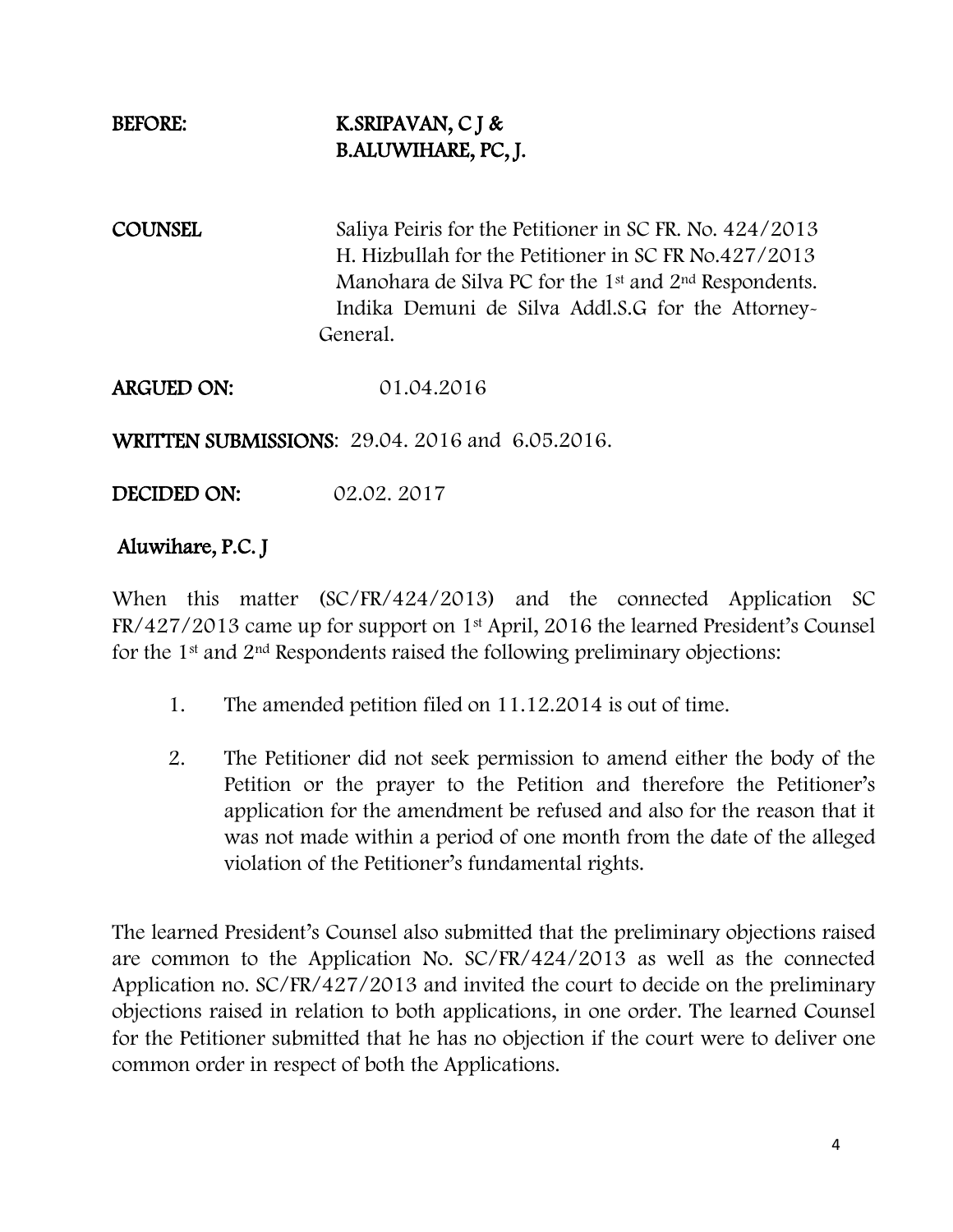Before I deal with the Preliminary objections raised on behalf of the Respondents, I wish to refer to the facts that would be relevant and necessary to consider the objections.

The Petitioner, a student reading for a Bachelor's degree in Town and Country Planning of the Faculty of Architecture at the University of Moratuwa, asserts that from the inception, she used to wear the niqab a traditional Muslim dress when she attended the University. She also asserts that she had been wearing the niqab since her admission to the University in 2013.

According to the petition of the Petitioner, the 1st Respondent University had banned students wearing the niqab, with effect from 1st August, 2013 and consequently the Petitioner was stopped by the Security personnel at the gate on the basis that the 2<sup>nd</sup> Respondent (the Vice Chancellor) had ordered them, not to allow students to enter the University premises wearing the niqab.

The Petitioner takes up the position that the decision by the 1<sup>st</sup> Respondent University to ban the niqab was taken unilaterally and no written notice was given to the students of this decision.

The Petitioner states that she submitted an appeal dated 4<sup>th</sup> October, 2013 urging the authorities to re-consider the decision taken with regard to the ban imposed on wearing the niqab (P7).

The 2nd Respondent by his letter of 11th October, 2013, had granted the Petitioner permission to wear the face veil subject to certain restrictions, pending the decisions of the Board of Residence and Discipline (hereinafter also referred to as the BRD) and the University Senate (P8).

On the 24th November, 2013 when the Petitioner came to the University, she was again barred entry by the security personnel, who had informed her that the Board of Residence and Discipline of the University had taken a decision to bar entry to students, wearing the niqab.

The Petitioner, however, on the same day, had met the Vice Chancellor, who had informed the Petitioner that she will be formally informed by post of the decision. (of the BRD).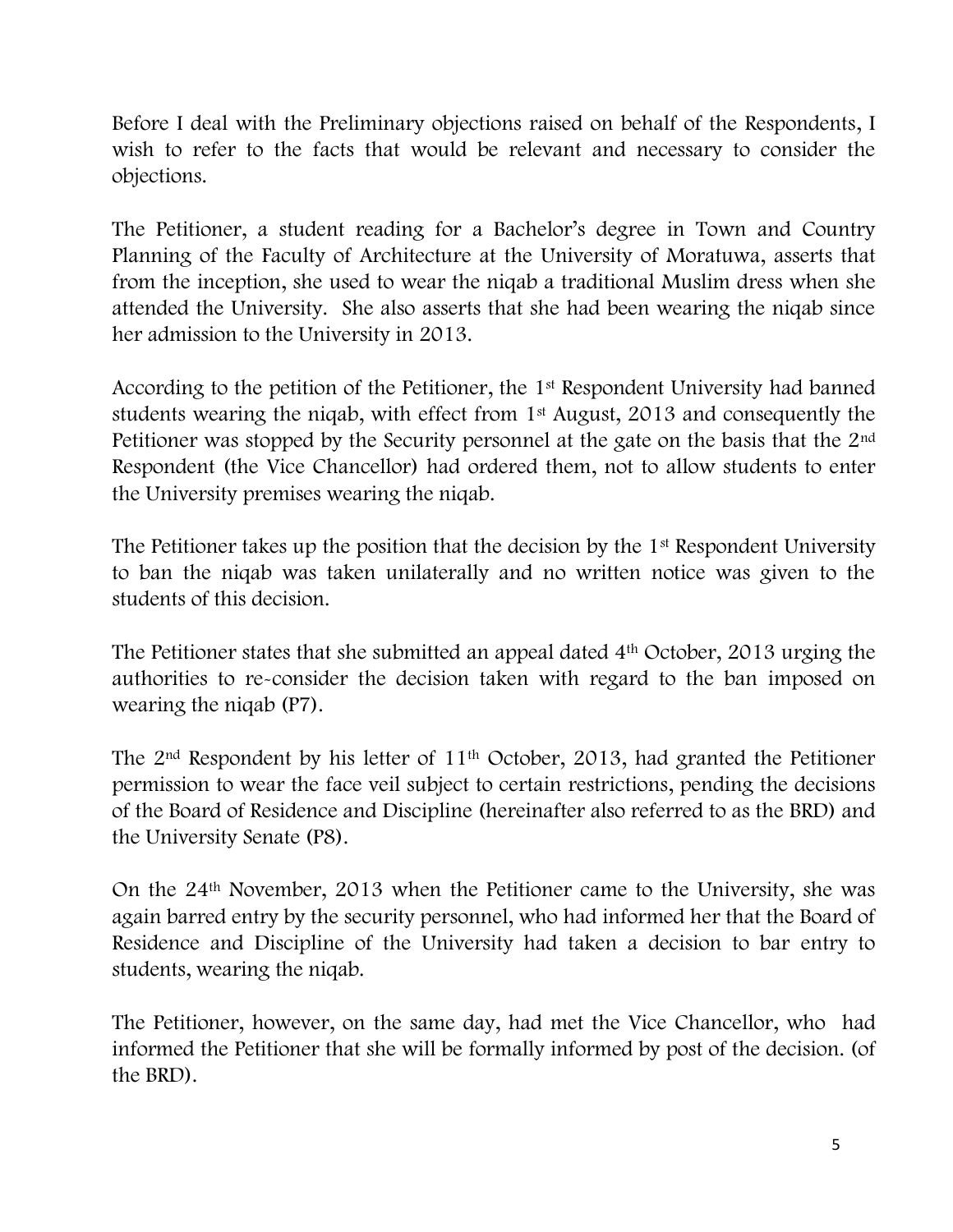It is the position of the Petitioner that she was in receipt of the letter containing the decision of the Board of Residence and Discipline (P9) only the 4th of December 2013.

In raising the two preliminary objections aforementioned the learned President"s Counsel for the Respondents contended that the original petition was filed on 27th December 2013 and subsequently the Petitioner had moved to amend the caption by adding the members of Board of Residence and Discipline.

In the process of filing the amended caption, it is complained, that the Petitioner made amendments to the averments in the Petition and the prayer of the Petition.

The learned President's Counsel contended that these amendments were made 12 months after the filing of the original Petition, in an attempt to bring the application within the time limit prescribed in terms of Article 126 of the Constitution.

The learned President"s Counsel argued that in the case No. SC FR/424/2013, the paragraph 11 in the original Petition corresponds to paragraph 12 of the amended Petition, and similarly paragraph 31 in the original Petition corresponds to paragraph 32 of the amended Petition and these averments referred to documents marked 9A and 9B which were not annexures in the original Petition. In addition, the learned President"s Counsel submitted that a new averment in the form of paragraph 40 had been added which referred to the document annexed as P16.

Prayer also had been amended, seeking declarations against "all" Respondents.

It was the contention of the Learned President's Counsel that, the court granted permission, only to amend the caption, when it was brought to the notice of the court that the 1st Respondent University had disclosed the names of the members of the Board of Residence and Discipline, whereupon the counsel for the Petitioner moved to add the members of the said Board as Respondents. The learned President"s Counsel argued, therefore, the amended petition is out of time.

In response to the above objection raised on behalf of the Respondents the learned counsel for the Petitioner submitted that the amended petition differs from the original petition only in two respects: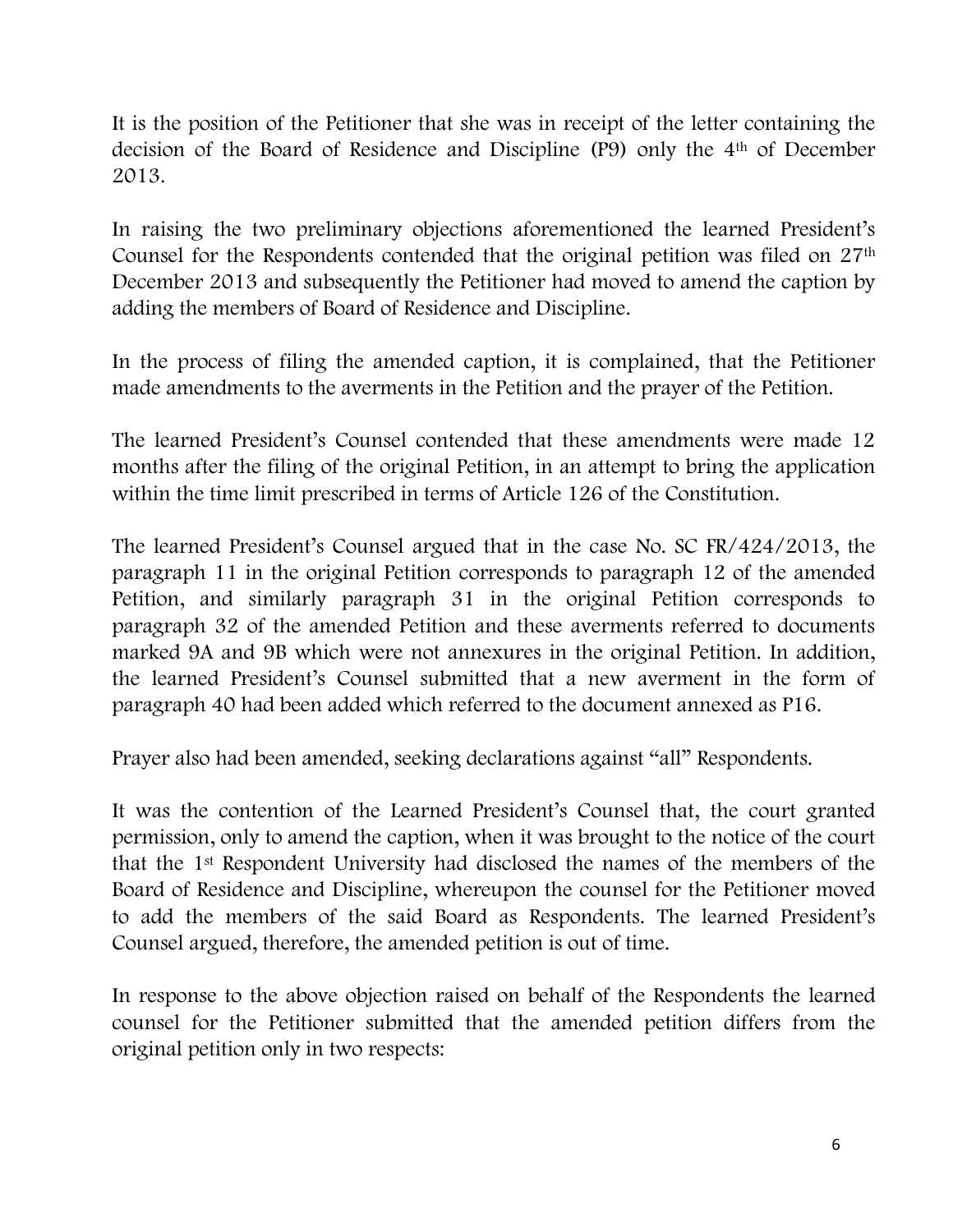- (1) Adding the members of the Board of Residence and Discipline and making necessary amendments in the Petition to give effect to that; and
- (2) Annexing the relevant envelope (P9A) in which the letter P9 was posted to the Petitioner and a letter from the postal authorities (P9B) to confirm that it was delivered to her on the 4<sup>th</sup> December, 2013.

I shall now deal with the objections raised.

The 1st objection raised on behalf of the Respondent was to the effect that "The amended petition filed on 11th December, 2014 was out of time.

The original Petition was filed on 27th December, 2013 in both applications, i.e., SC FR 424/2013 and SC FR/427/2013.

When this matter came up on 29<sup>th</sup> April, 2014 the learned President's Counsel for the 1st Respondent raised two preliminary objections:

- (1) That the Petitioner has failed to make all the necessary parties as Respondents, namely members of the Board of Residence and Discipline, and
- (2) The application is made out of time,

And the matter was re-fixed for further submissions with regard to the preliminary objections for 16th June, 2014.

On 25th September, 2014 Petitioner intimated to the Court that the 1st Respondent University had disclosed the names of the members of the Board of Residence and Discipline and moved to add the members of the same as Respondents, which application was allowed subject to any objections and the Petitioner was directed to file an amended caption. When the matter came up on 16th December, 2014 the learned President"s Counsel for the 1st and 2nd Respondents informed the Court that the amended papers were served on the Respondents only on 13th December 2014 and moved that the matter be re-fixed and it was consequently fixed for the 25<sup>th</sup> March, 2015. On that date the matter went down as the 4<sup>th</sup> to 70<sup>th</sup> added Respondents were absent and unrepresented.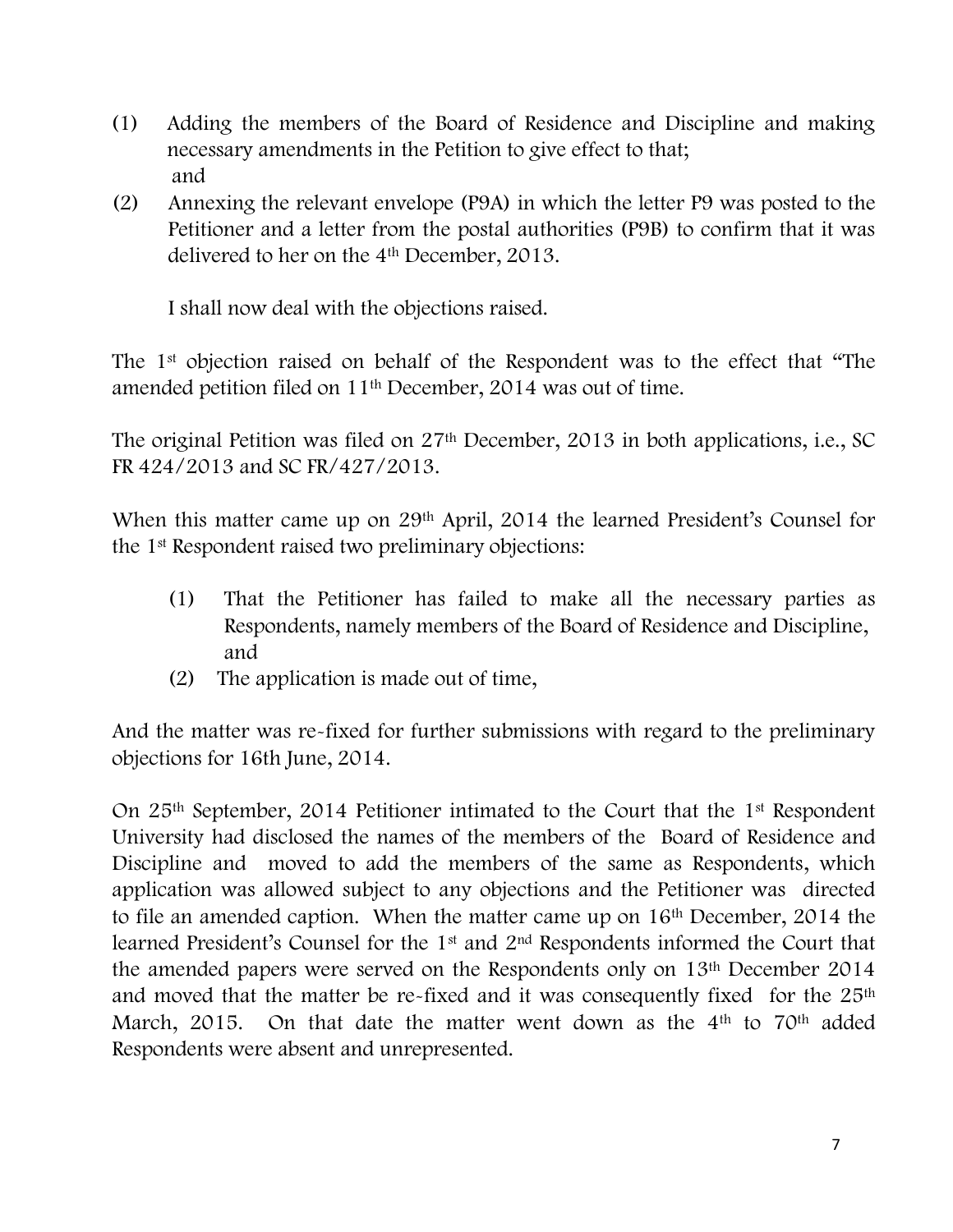The Court re-fixed the matter for support, and directed the Petitioner to support the 'amended Petition' with notice to the 4<sup>th</sup> to 70<sup>th</sup> Respondents.

The learned President's Counsel submitted that the amendments made to the body of the original Petition almost 12 months after the date of the original Petition are an attempt on the part of the Petitioner to enhance the purported cause of action and to bring these applications within the time limit prescribed in Article 126 of the Constitution.

It is the contention of the learned President"s Counsel that according to Petitioner"s own admission the Petitioner was informed by the 2nd Respondent Vice Chancellor that the Board of Residence and Discipline had decided not to allow the Petitioner to wear the niqab and the Vice Chancellor had informed her that the decision of the Board of Residence and Discipline would be communicated to her by post. Thus the Learned President's Counsel argued that by 24<sup>th</sup> November 2013, Petitioner was put on notice and knew that she would not be permitted to wear the niqab. Hence the 30 day period to invoke the special jurisdiction of this court under Article 126 starts running from 24th November, 2013. The Petition had, however, filed this application only on 27th December, 2013 which the Counsel contended, was clearly out of time.

When one considers the sequence of events commencing from 1<sup>st</sup> August, 2013 (the day on which the Petitioner was informed by the Security Personnel about the prohibition of the niqab) it is not disputed that the Petitioner was permitted to wear the niqab pending the decision of the Board of Residence and Discipline and the Senate.

According to the Petitioner, she was in receipt of the letter of the 2<sup>nd</sup> Respondent, communicating the decision of the Board of Residence and Discipline on the 4th December 2013 and the Petitioner was entitled to invoke the special jurisdiction of this court under Article 126 of the Constitution within 30 days therefrom.

The Petitioner by filing the Petition has invoked the jurisdiction of this court on 27<sup>th</sup> December, 2013 which is well within the prescribed 30 day period.

On the other hand the Petitioner had specifically pleaded in her affidavit (paragraph 43) that she was not aware of the names of the members of the Board of Residence and Discipline of the 1st Respondent University and had reserved the right to add the members of the said Board based on the disclosures made by the Respondents.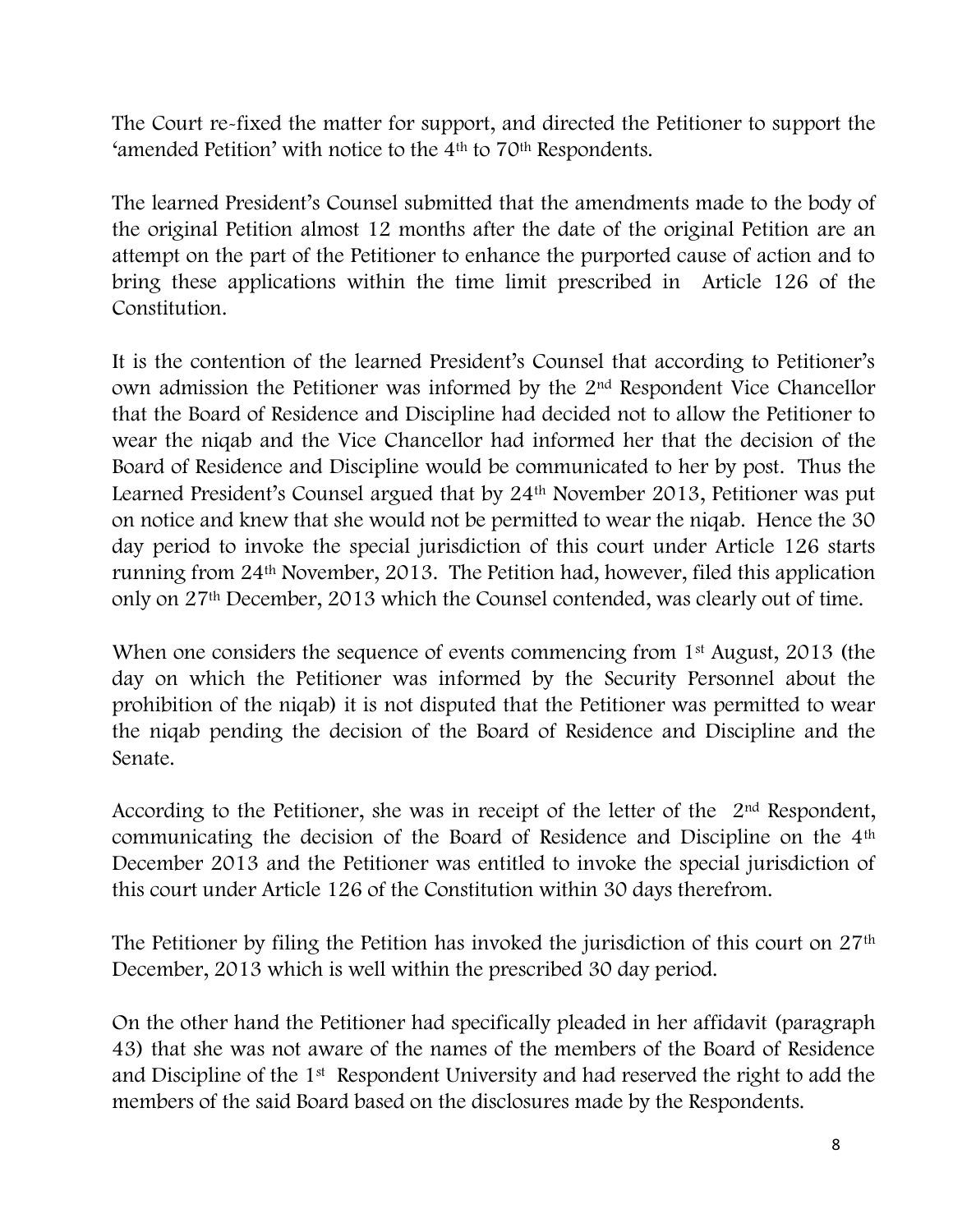It was in this backdrop the court granted permission to the Petitioner on 25<sup>th</sup> September, 2014 to add the members of the Board of Residence and Discipline of the 1st Respondent University and subsequently directed the Petitioner to support the "amended Petition" on 25th March, 2015.

In the exercise of the jurisdiction under Article 126 of the Constitution, the failure to make a person, who is alleged to have violated a fundamental right a respondent is not fatal defect, for the reason, in the exercise of its jurisdiction in terms of Article 126 of the Constitution, the court would be determining whether the alleged violation of the right of the individual declared and guaranteed by the Constitution has been denied by failure on the part of the State to discharge its complementary obligations; as held in the case of Saman Vs. Leeladasa and Another - 1989 SLR 83, it is the liability of the State and not that of its servants, agents or the institutions.

As held in the case of *Jayanetti vs. Land Reform Commission – 1984 28 SLR 172* "*The remedy for a violation of a fundamental right is enshrined in Articles 17 and 126 of the Constitution and not in any rules. Article 17 is given the importance of being dignified into a fundamental right Itself. This provision is of the utmost importance not only for securing the safety and welfare of the people of this country but stands as an impregnable redoubt protecting the operation of the democratic system of Government in the country. Therefore, if we take our stand on these two provisions as central, we find that any procedural rules must be considered secondary to these constitutional guarantees. We are empowered, and indeed it is our duty, to give full operation to the provisions of Articles 17 and 126. These provisions vest this Court with sole and exclusive jurisdiction to hear and determine any question relating to an infringement of fundamental rights by executive or administrative action. We are empowered after such inquiries, as we consider necessary, to grant such relief or make such direction in the case as we may deem just*  and equitable. This is an extensive jurisdiction and it carries with it *all implied powers that are necessary give effect and expression to our jurisdiction. We would include within our jurisdiction, inter alia, the power to make interim orders and to add persons without whose*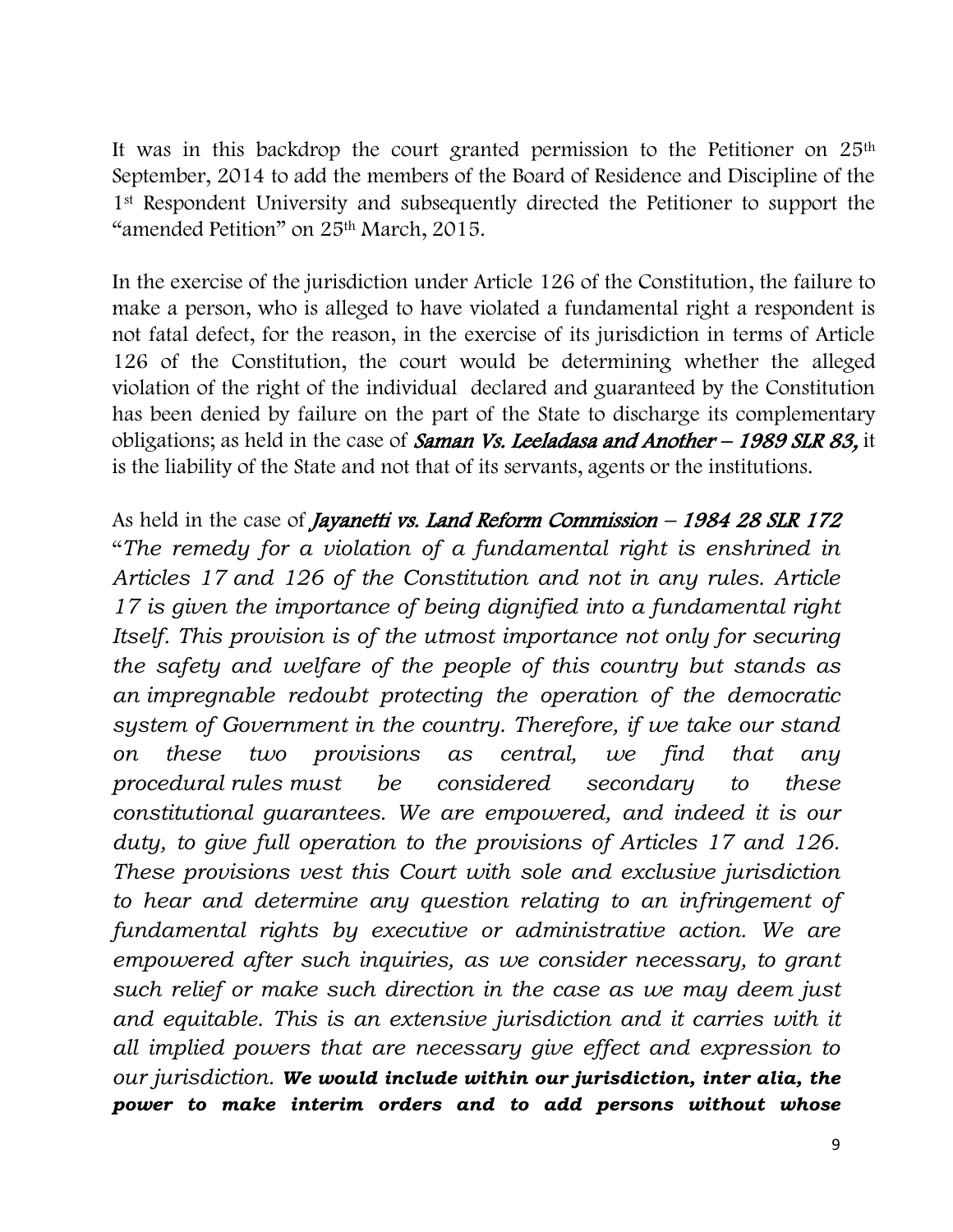# *presence questions in issue cannot be completely and effectually decided."*(Emphasis added)

As referred to earlier the Petitioner has invoked the jurisdiction of this court within the stipulated 30 day period and the Petitioner was granted permission to file the amended caption adding the necessary respondents.

As such I hold that amended Petition is not out of time and reject the 1<sup>st</sup> preliminary objection raised on behalf of the Respondents.

The 2nd objection was to the effect that the Petitioner, in the process of amending the caption, amended the body of the Petition and the prayer without first having obtained leave, from this court.

Although it is correct that the Petitioner was only permitted to file an amended caption to add the members of the Board of Residence and Discipline as respondents, the Petitioner had filed an amended Petition. In doing so, the Petitioner had annexed the envelope in which letter P9 was delivered and a letter from the Postmaster of Palaviya stating the date on which P9 was delivered. I do not see this as an attempt on the part of the Petitioner to set up a new case as far as the allegations leveled against the Respondents are concerned. Further, the Respondents are not called upon to meet a position that is different to what was asserted in the original Petition of the Petitioner.

Thus, I am of the view that the addition of the document to the amended Petition is not of sufficient gravity to reject the Petition and as such I over rule the 2nd Preliminary objection raised on behalf of the Respondents as well.

The learned President's Counsel raised the same objections in SC/FR 427/13 as well. The Petitioner in the said case Mohamed Nizar Aaisha Shahany is also a student of the Moratuwa University and had asserted that as a citizen, she has the right to choose her attire and as such she chose to wear the niqab. The Petitioner had pleaded that on 15th August, 2013, she was prevented entry to the University premises by the Security Personnel at the gate, on the basis that the 2nd Respondent (Vice Chancellor) had ordered the Security Personnel not to allow her into the University wearing the niqab and she was compelled to attend lectures without the